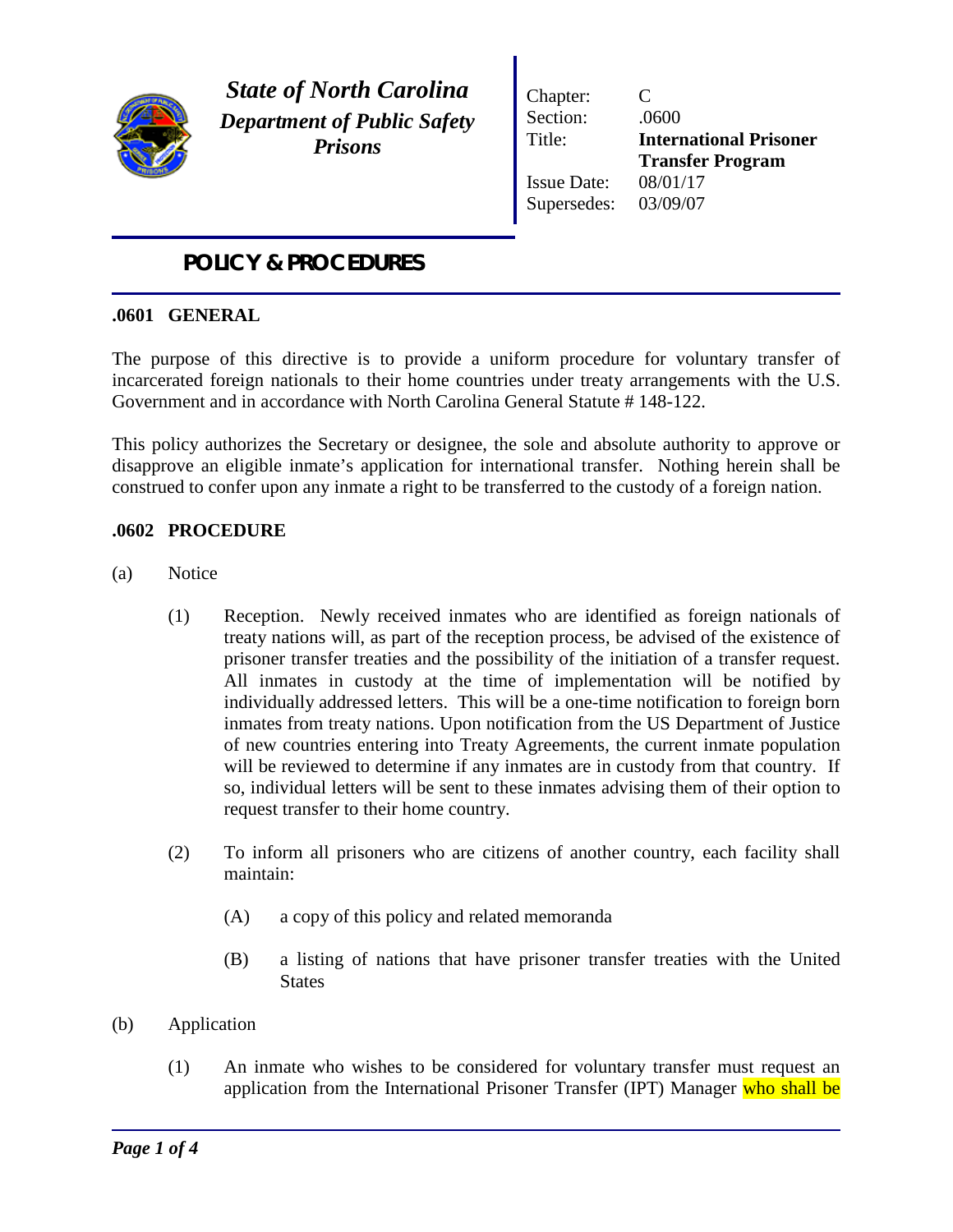the Manager of Classification. The inmate must complete and sign the transfer request form and return it to the IPT Manager. An inmate's custody, control status, health, mental health, and prison adjustment may be considered during screening, but should not automatically prohibit transfer consideration. The IPT Manager shall ensure compliance with NC General Statutes, as well as US Department of Justice criteria when reviewing cases.

- (2) The inmate shall provide documentation of citizenship of the treaty country to which he/she is requesting transfer. It is the inmate's responsibility to provide birth certificate, passport, or other documentation by contacting the appropriate consulate's office.
- (3) Victims of crimes will be notified of the application for transfer. Negative responses to such transfer will be given consideration during the state review process.
- (4) Upon assessment of eligibility, the Manager of Classification shall forward the request to the Secretary, or designee, along with a recommendation either for or against transfer, as well as, copies of:
	- (A) The inmate's request,
	- (B) A copy of the Judgment and Commitment Order,
	- (C) A copy of the final order of deportation against the inmate from the U.S. Immigration and Customs Enforcement,
	- (D) A copy of the most recent release date computation printout,
	- (E) A copy of the statute(s) under which the inmate was convicted,
	- (F) Copy of the case study and,
	- (G) any other forms or information that may be required by the foreign country or treaty.
- (c) Decision
	- (1) Within 30 days of receipt, the Secretary, or designee, shall acknowledge receipt of the application.
	- (2) If the application is disapproved by the Secretary, the referral, including recommendation against transfer, and supporting documents are forwarded to the Office of Enforcement Operation, International Prisoner Transfer Unit, and U.S. Department of Justice. Upon notice of final disapproval, the inmate will be notified by letter of this decision.
- (d) Approvals

If the application is approved, by the Secretary, the referral including recommendation for transfer and supporting documents are forwarded to the Office of Enforcement Operations, International Prisoner Transfer Unit, U.S. Department of Justice for review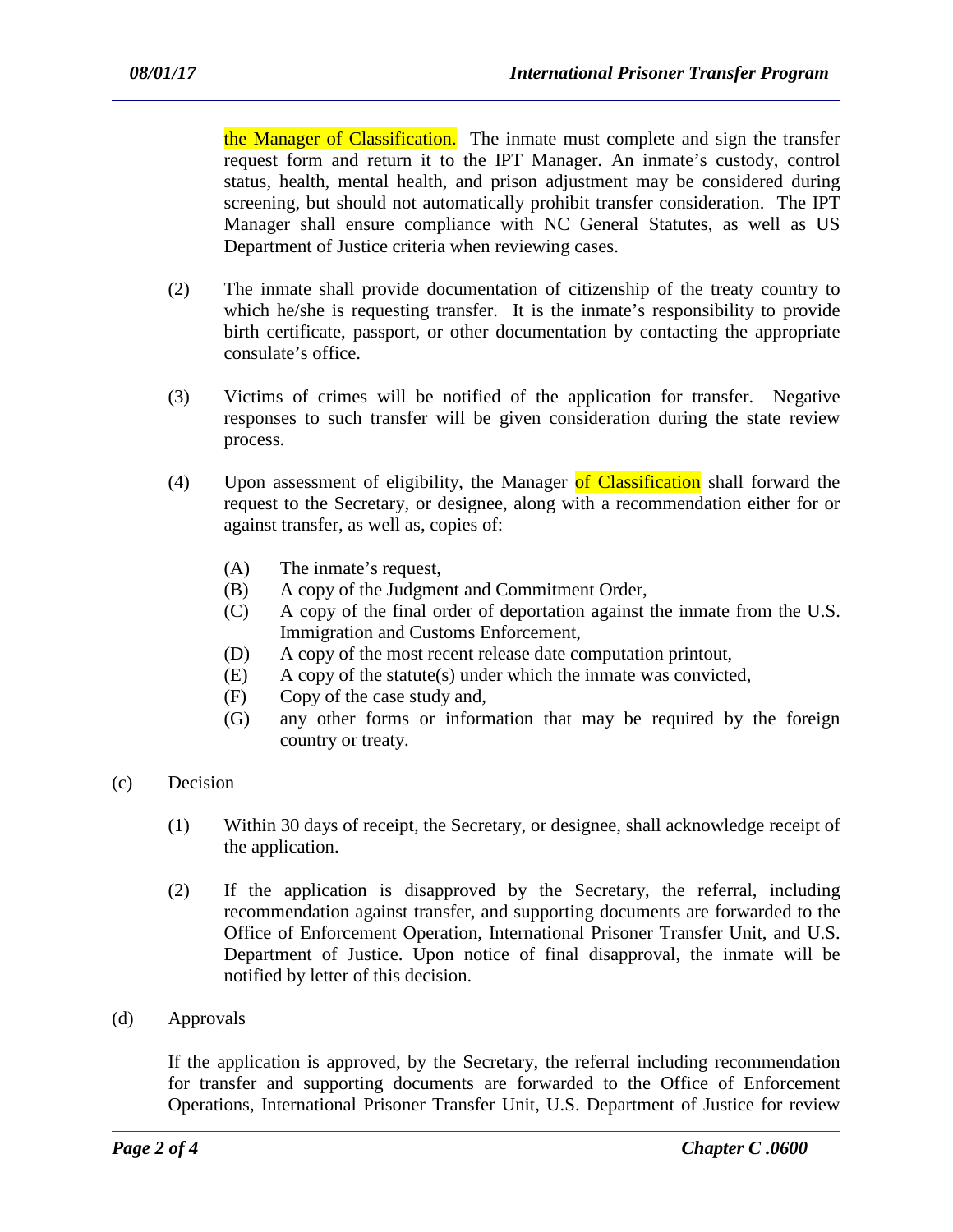and decision. The documentation listed in section .0602 (b)(4) of this policy shall be enclosed with this communication, and the inmate shall be provided a copy of the cover letter.

- (1) The Department of Justice will approve or disapprove the request and will respond to the Division of Prisons with documentation and instructions.
- (2) The Department of Justice will notify the appropriate embassy of its decision and, in cases where it has approved the request, will ask if the other country is willing to accept the prisoner.
- (3) If accepted by the receiving country, the Department of Justice will issue a writ and arrange for a verification proceeding before a U.S. Magistrate Judge.
- (4) Once approved, the housing facility will be instructed to transport the inmate to a U.S. Magistrate Judge for a hearing to approve the transfer. Once the Magistrate Judge approves the transfer, the inmate is released to the U.S. marshals.
- (5) The IP20 screen on OPUS is updated to reflect the international transfer.

**NOTE:** This entire process, from the inmate's application through approval or denial, typically takes one year, or longer. The inmate will be informed by letter from the Manager of Classification once a final decision is made by the U.S. Department of Justice staff.

(e) Counsel

The federal Government provides counsel for these hearings. When requested, the Superintendent shall allow counsel to interview an inmate prior to a hearing.

(f) Property

The inmate is responsible for disposing of his or her property, in accordance with DOP policy prior to the verification hearing. The inmate will appear before a US Magistrate to determine the inmate's willingness to return to their home country. If the inmate acknowledges this is his/her intent the inmate will be turned over to the custody of the U.S. marshal's. Should the inmate decline the transfer, he/she will be returned to the custody of the Department of **Public Safety Prisons** to complete service of his/her sentence. Inmates shall be dressed in civilian clothing when appearing before the magistrate.

- (g) Qualifications for Transfer to Foreign Countries
	- (1) The inmate must be a citizen of the receiving country.